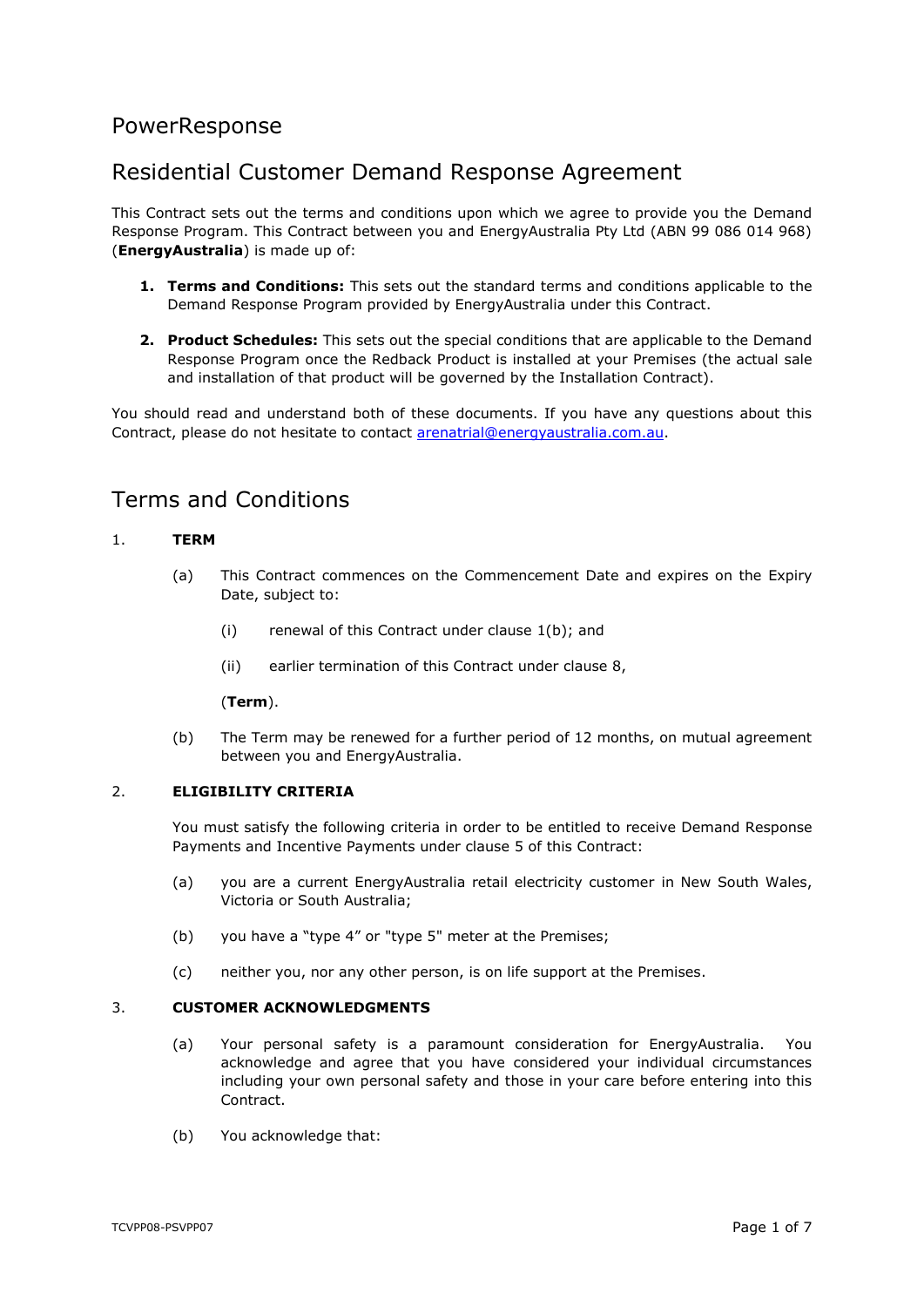- (i) EnergyAustralia has provided you with access to a copy of, and you understand, the PowerResponse FAQs;
- (ii) EnergyAustralia has explained to you, and you understand, how the applicable Demand Response Program works, including the circumstances, times and duration of any electricity supply interruptions to your Premises during the Term;
- (iii) EnergyAustralia has explained to you, and you understand, the need for you to consider your own specific health and safety requirements, and those of any other occupant of the Premises;
- (iv) you have considered and are satisfied that any electricity supply interruptions that may result from a Demand Response Event under this Contract will not adversely affect your health or safety, or that of any other occupant of the Premises, including persons under your care; and
- (v) you have read and understood the Product Schedule including any additional acknowledgements made by you under the Product Schedule.

## 4. **DEMAND RESPONSE EVENTS**

EnergyAustralia may, from time to time, electronically activate a Demand Response Event in accordance with the Product Schedule.

## <span id="page-1-0"></span>5. **PAYMENTS TO CUSTOMER**

#### <span id="page-1-3"></span><span id="page-1-2"></span>5.1 **Demand Response Payments**

- (a) You will be entitled to receive certain payments under this Contract (**Demand Response Payments**) as outlined in item [8\(a\)](#page-9-0) of the Product Schedule, and subject to the conditions of that Product Schedule.
- (b) Where a Demand Response Payment becomes payable to you in accordance with this Contract and the Product Schedule, EnergyAustralia will apply such amount as a credit against your account within 15 Business Days. Such amount will then be deducted from the next invoice issued under your electricity retail contract with EnergyAustralia after the credit has been applied.
- <span id="page-1-5"></span>(c) EnergyAustralia may vary any of the Demand Response Payments that may be payable to you under this Contract by providing at least 30 days' prior written notice to you.

#### <span id="page-1-4"></span>5.2 **Incentive Payments**

- (a) You may be entitled to receive certain incentive payments under this Contract (**Incentive Payments**) if so specified in item [8\(b\)](#page-9-1) of the Product Schedule, and subject to the conditions of that Product Schedule.
- <span id="page-1-1"></span>(b) Where an Incentive Payment becomes payable to you in accordance with this Contract and the Product Schedule:
	- (i) for the "PowerResponse Standard Sign up Incentive" where the customer already has a Redback Product installed and commissioned at their Premises, EnergyAustralia will apply such amount as a credit against your account within 15 Business Days, and such amount will then be deducted from the next invoice issued under your electricity retail contract with EnergyAustralia after the credit has been applied; and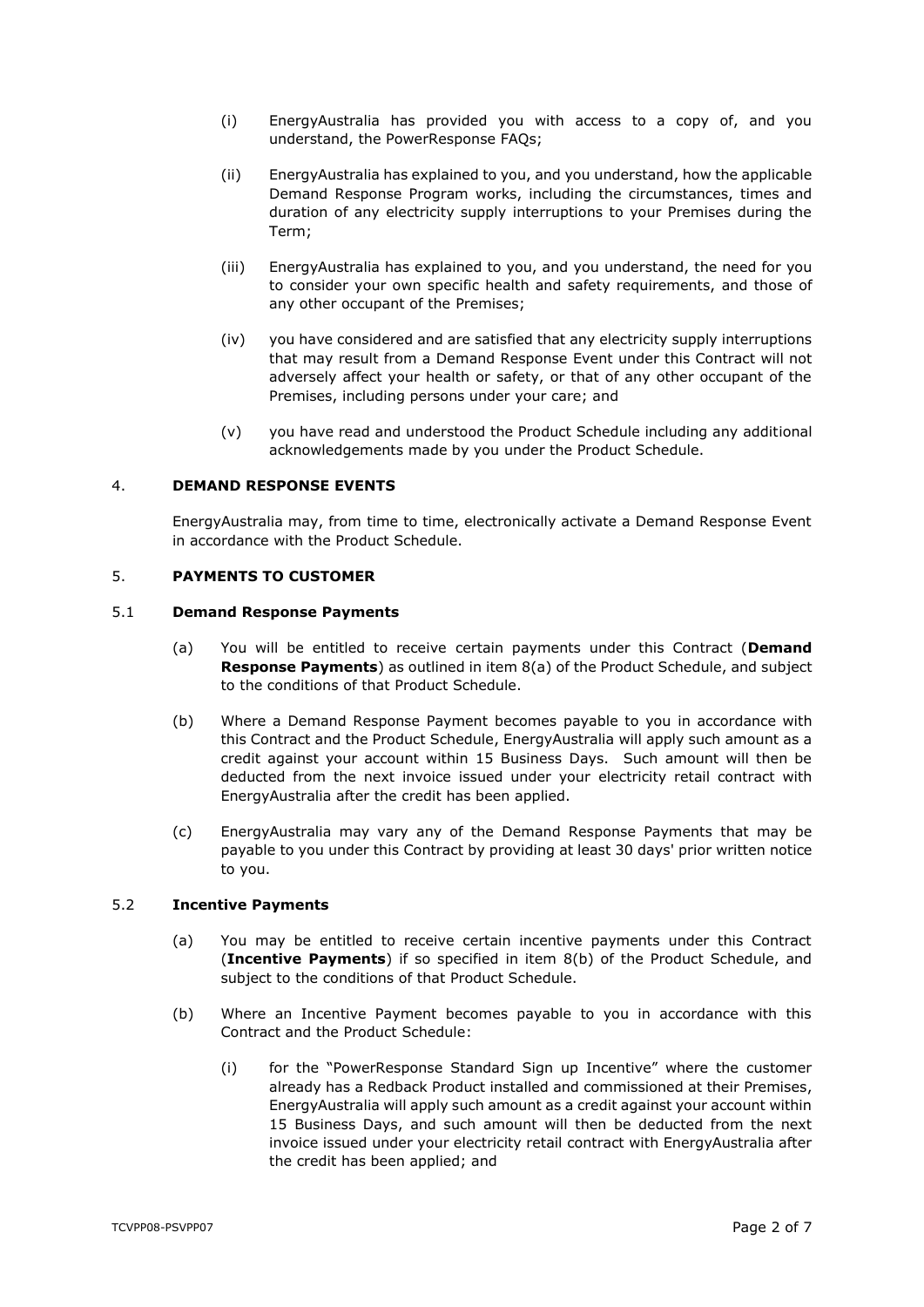- <span id="page-2-3"></span><span id="page-2-2"></span>(ii) for the "PowerResponse Standard New Purchase Incentive" where the customer is purchasing a new Redback Product from EnergyAustralia Home Services Pty Ltd (ABN 43 095 759 881) under an Installation Contract:
	- (1) EnergyAustralia will apply such amount as a discount on the "Price" payable by you to EnergyAustralia Home Services Pty Ltd (ABN 43 095 759 881) under and in accordance with the Installation Contract in respect of the Redback Product. These amounts (where applicable) will be specified in the Installation Quote that forms part of the Installation Contract; or
	- (2) EnergyAustralia will apply such amount as a credit against your account within 15 Business Days, and such amount will then be deducted from the next invoice issued under your electricity retail contract with EnergyAustralia after the credit has been applied.
- <span id="page-2-1"></span><span id="page-2-0"></span>(iii) for the "PowerResponse Standard New Purchase Incentive" where the customer is purchasing a new Redback Product from a member of the EAPN or an Independent Solar Installer, EnergyAustralia will apply such amount as a credit against your account within 15 Business Days, and such amount will then be deducted from the next invoice issued under your electricity retail contract with EnergyAustralia after the credit has been applied
- <span id="page-2-4"></span>(c) Notwithstanding any other provision of this Contract or the Installation Contract, if you terminate this Contract under clause [8.1\(b\)](#page-3-1) or we terminate this Contract under clause [8.1\(a\)\(i\)](#page-3-2) or [8.1\(a\)\(ii\)](#page-3-3) prior to the Expiry Date, EnergyAustralia will be entitled to be reimbursed for the pro rata amount of Incentive Payments paid to you as a credit under clause  $5.2(b)(i)$  or  $5.2(b)(ii)(2)$  $5.2(b)(ii)(2)$  or  $5.2(b)(iii)$ , or applied as a discount under clause  $5.2(b)(ii)(1)$  $5.2(b)(ii)(1)$  of this Contract up to the date of termination. For example, if this Contract is terminated one year into the Term (which is three years), then EnergyAustralia will be entitled to be reimbursed for two thirds of the Incentive Payments paid to you under this Contract. EnergyAustralia will apply such amount as a debit against your account within 15 Business Days. Such amount will then be added to the next invoice issued under your electricity retail contract with EnergyAustralia after the debit has been applied.

## 6. **NOTICES**

- (a) A notice, consent or other communication under this document is only effective if it is in writing and either left at the addressee's address or sent to the addressee by email (for notices sent to EnergyAustralia) or by mail, email or SMS (for notices sent to you).
- (b) A notice, consent or other communication that complies with this clause is regarded as given and received:
	- (i) if it is delivered, when it has been left at the addressee's address;
	- (ii) if it is sent by mail, three business days after it is posted;
	- (iii) on the same day if it is sent in electronic form by email or SMS between 9.00am (Melbourne time) and 11.00pm (Melbourne time) on that day.
- (c) A person's addresses are as set out below or as the person otherwise notifies the sender.

EnergyAustralia arenatrial@energyaustralia.com.au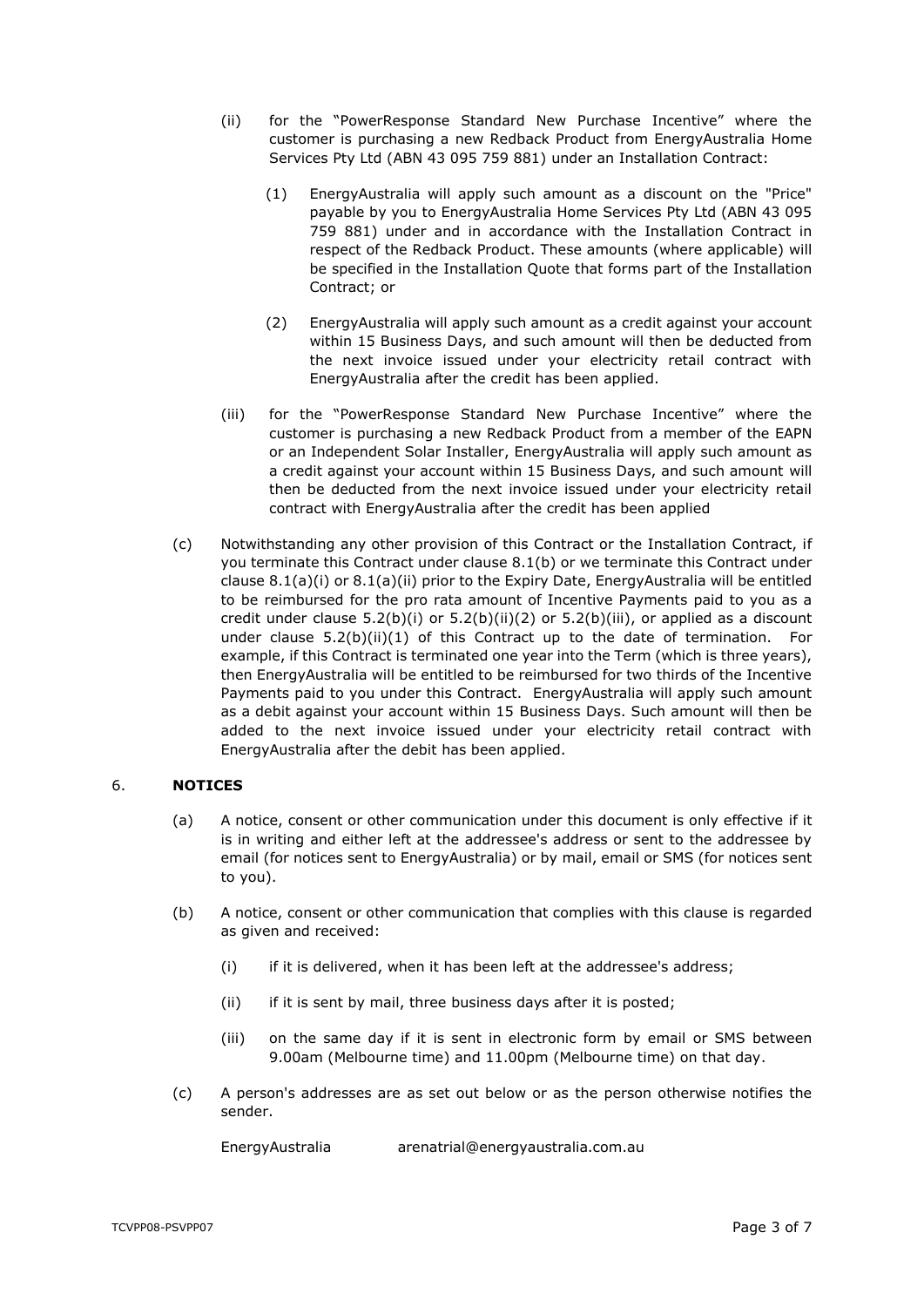Customer Name, postal address, email and mobile telephone number as notified to EnergyAustralia.

### <span id="page-3-4"></span>7. **ENERGYAUSTRALIA'S LIABILITY**

- (a) Under the Australian Consumer Law, consumer guarantees apply to the supply of "goods" and "services" to "consumers" (within the meaning of the Australian Consumer Law). If any such consumer guarantee applies to any goods or services we supply under this contract then our liability (if any) for any failure to comply with that guarantee in connection with any goods or services (that are not of a kind ordinarily acquired for personal, domestic or household consumption) is limited, as far as the law permits and at our option, to resupplying the goods or services or paying for their resupply.
- (b) Subject to clause [7\(a\)](#page-3-4) and to the extent permitted by law, all conditions, warranties, guarantees, rights, remedies, liabilities or other terms implied or conferred by statute, custom or the general law that impose any liability or obligation on EnergyAustralia are expressly excluded under this Contract.
- (c) To the extent permitted by law, EnergyAustralia is not liable to you for any loss, harm, damage, cost or expense, including any indirect or consequential loss, arising directly or indirectly under or in connection with this Contract or the performance or non-performance under this Contract and whether arising under any indemnity, statute, in tort (for negligence or otherwise) or on any other basis in law or equity.

#### <span id="page-3-0"></span>8. **TERMINATION**

#### <span id="page-3-2"></span>8.1 **Termination of this Contract**

- <span id="page-3-3"></span>(a) EnergyAustralia may terminate this Contract:
	- (i) immediately where you have breached a material term of this Contract and have not rectified that breach within 14 days from receipt of a written notice from EnergyAustralia;
	- (ii) immediately where you no longer satisfy any one or more of the eligibility criteria under clause [2;](#page-0-1) or
	- (iii) upon EnergyAustralia providing you with 30 days written notice of its intention to terminate this Contract.
- <span id="page-3-6"></span>(b) You may terminate this Contract by providing at least 30 days' prior written notice to EnergyAustralia, subject to clause [8.2\(b\).](#page-3-5)

#### <span id="page-3-1"></span>8.2 **Consequences of termination**

- (a) Where this Contract is terminated by EnergyAustralia under clause  $8.1(a)(iii)$ , EnergyAustralia will pay to you all:
	- (i) Demand Response Payments; and
	- (ii) Incentive Payments,

that are payable up to the date of termination, in accordance with clause [5.](#page-1-0)

<span id="page-3-5"></span>(b) Where this Contract is terminated by us under clause  $8.1(a)(i)$  or  $8.1(a)(ii)$  or by you under clause [8.1\(b\):](#page-3-1)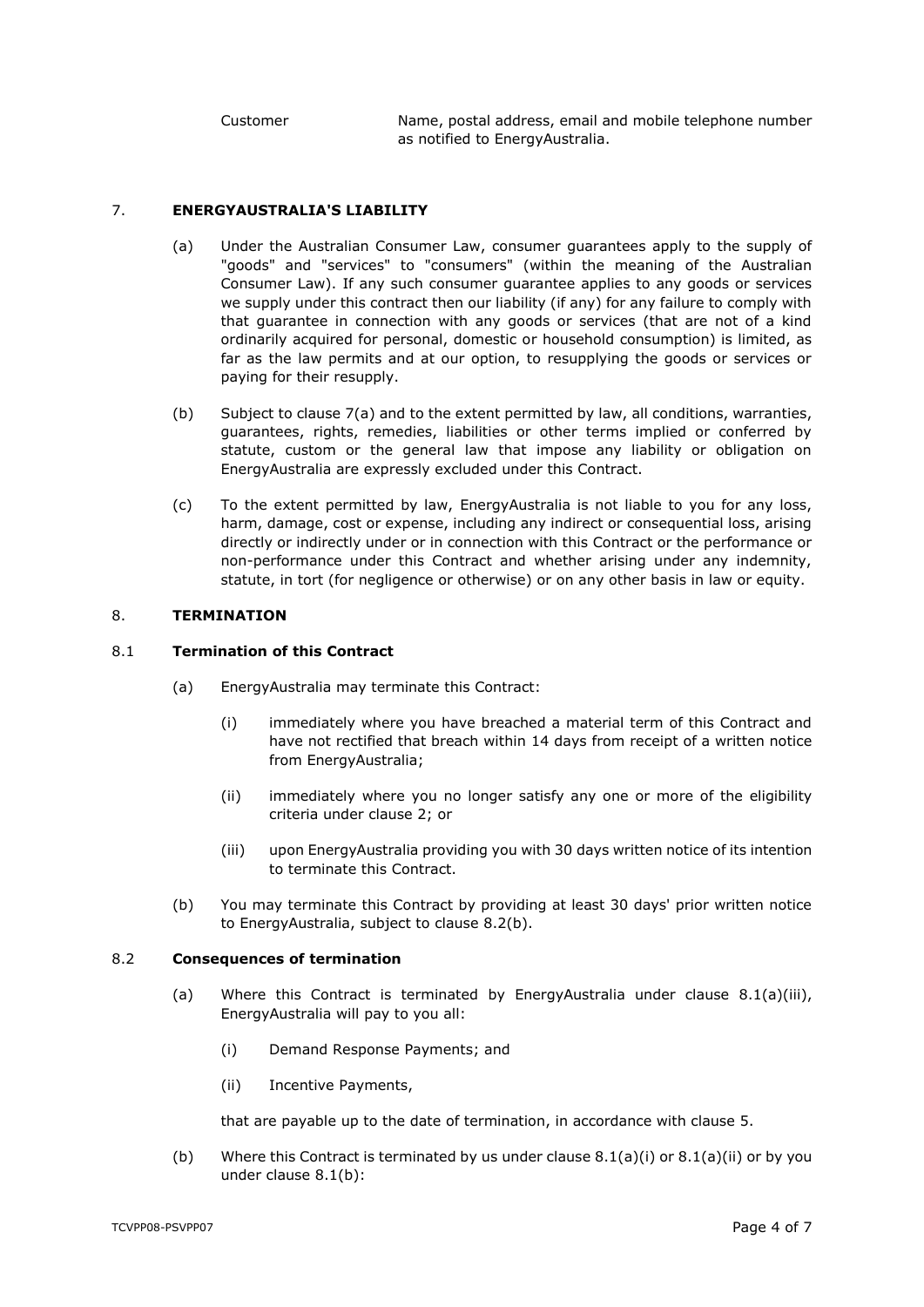- (i) EnergyAustralia shall pay to you all Demand Response Payments that are payable up to the date of termination, in accordance with clause [5.1;](#page-1-2) and
- (ii) you shall reimburse EnergyAustralia for the pro rata amount of the Incentive Payments paid by EnergyAustralia to you up to the date of termination, in accordance with clause [5.2\(c\).](#page-2-4)

### <span id="page-4-0"></span>9. **YOUR PRIVACY**

- (a) You consent to us using, collecting, disclosing and transferring your personal information and sending you information in accordance with our Privacy Policy, available at energyaustralia.com.au/privacy, as amended from time to time. This may include using your personal information in order to sell, deliver and market energy to you and for customer analysis purposes. We may also provide you with information on other products and services available to our customers. Personal information is shared within our group of companies and disclosed to other service providers, including credit reporting bureaus, to the extent required to undertake these activities. Some of those companies and service providers may be located overseas. For further information, please see the "How do we use your information?" section of our Privacy Policy.
- (b) Subject to this clause [9](#page-4-0) and our Privacy Policy, you consent to an EnergyAustralia third party service provider contacting you about participating in a study and/or research project, which may include an in-depth insights session with other EnergyAustralia retail electricity customers.

#### 10. **GST**

- (a) Words defined in the GST Law have the same meaning in this clause, unless the context makes it clear that a different meaning is intended.
- (b) The Demand Response Payments or any other consideration under this Contract includes any GST payable on that supply, and EnergyAustralia is responsible for payment of that GST.
- (c) EnergyAustralia must, within 20 business days of request from you, issue a tax invoice (or an adjustment note) to you for any supply under or in connection with this Contract.

### 11. **GENERAL**

- (a) This Contract is governed by the laws of the State of Victoria and you agree to submit to the non-exclusive jurisdiction of the courts in that State.
- (b) This Contract contains the entire agreement between the parties about its subject matter. Any previous understanding, agreement, representation or warranty relating to that subject matter is replaced by this Contract and has no further effect.
- (c) This Contract may not be varied except in writing signed by a duly authorised representative of each of the parties.
- (d) This Contract may consist of a number of counterparts each signed by one or more parties to this Contract. When taken together, the signed counterparts are treated as making up the one document.
- (e) Any provision of this document which is unenforceable or partly unenforceable is, where possible, to be severed to the extent necessary to make this Contract enforceable, unless this would materially change the intended effect of this Contract.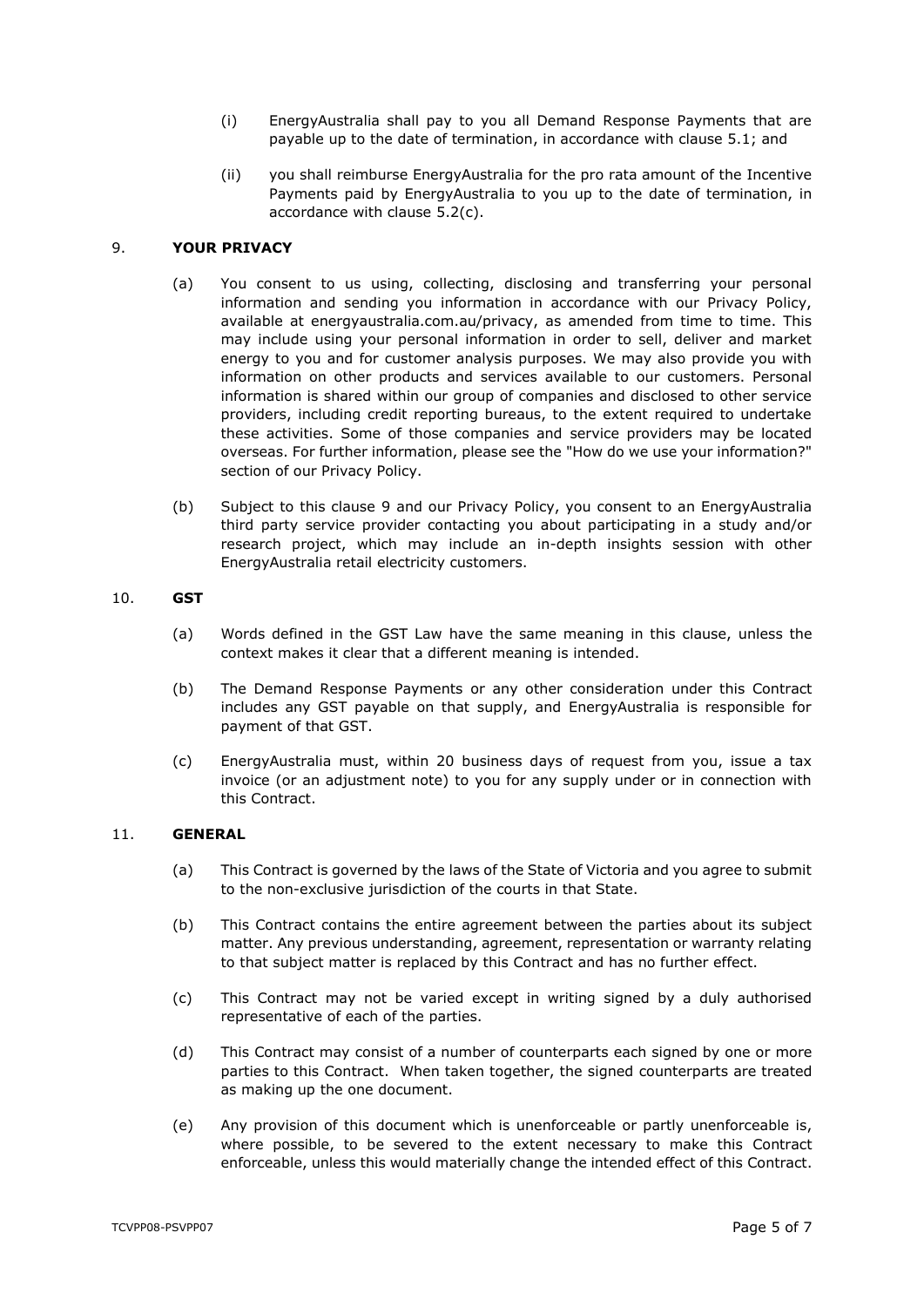- (f) Each party must pay its own expenses incurred in negotiating and executing this Contract.
- (g) If there is any inconsistency between the Terms and Conditions and the Product Schedule, then the Product Schedule will prevail to the extent of the inconsistency.

#### 12. **DEFINITIONS**

The following definitions apply in this document.

**Australian Consumer Law** means the Australian Consumer Law set out in Schedule 2 of the *Competition and Consumer Act 2010* (Cth).

**Authorisation** means any consent, authorisation, accreditation, registration, filing, recording, agreement, notarisation, nomination, certificate, permission, licence, approval, permit, authority, exemption, ruling or statutorily required policy of insurance and any renewal or variation of any of them.

**Business Day** means a day other than a Saturday or Sunday when the banks in Melbourne are open for business.

#### **Commencement Date** means:

- (a) where you have purchased a new Redback Product from EnergyAustralia Home Services Pty Ltd (ABN 43 095 759 881) or a member of the EAPN at the same time as entering into this Contract, the date that we receive confirmation from the Redback Product installer that your Redback Product is commissioned; or
- (b) where you have an existing Redback Product installed and commissioned at your Premises, the date that you sign this Contract.

**Contract** means this contract, including the Terms and Conditions and Product Schedule.

**Demand Response Event** has the meaning set out in item [3\(a\)](#page-7-0) of the Product Schedule.

**Demand Response Payment** has the meaning given in clause [5.1\(a\).](#page-1-3)

**Demand Response Program** means the demand response program described in item [1](#page-7-1) of the Product Schedule.

**EnergyAustralia Partner Network** or **EAPN** refers to the businesses authorised by EnergyAustralia to sell products that have been accredited by EnergyAustralia (including Redback Products).

**Expiry Date** means 3 years from the Commencement Date.

**GST** has the meaning given in the GST Law.

**GST Law** means the *A New Tax System (Goods and Services Tax) Act 1999* (Cth).

**Incentive Payment** has the meaning given in clause [5.2\(a\).](#page-1-4)

**Independent Solar Installer** refers to a business authorised to sell products that have been accredited by EnergyAustralia (including Redback Products).

**Installation Contract** means the separate contract between you and EnergyAustralia Home Services Pty Ltd (ABN 43 095 759 881) for the purchase and installation of the Redback Product at the Premises, which includes the Standard Installation Terms and Conditions and the Installation Quote; or the separate contract between you and a member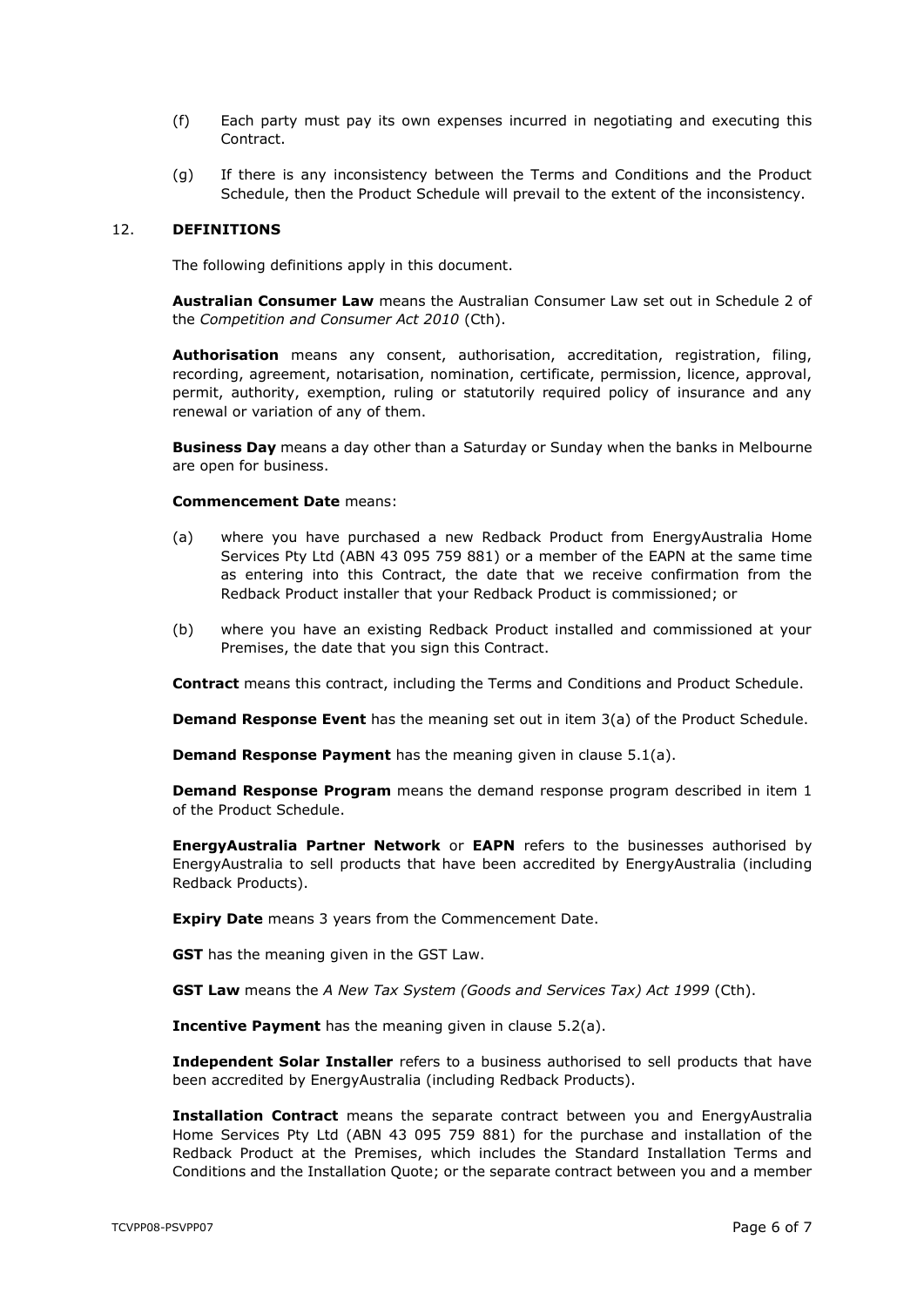of the EAPN or an Independent Solar Installer for the purchase and installation of the Redback Product at the Premises.

**Installation Instructions** means the installation instructions provided to you by EnergyAustralia or the installer of your Redback Product.

**Installation Quote** means the quote and details provided by EnergyAustralia Home Services Pty Ltd (ABN 43 095 759 881) to you in relation to the Redback Product.

**NEM** means the National Electricity Market.

**Owner's Guide** means the owner's guide provided to you by EnergyAustralia or the installer of your Redback Product.

**Premises** means the address where your Redback Product is installed and commissioned as specified in the Installation Quote.

**Product Schedule** means the "Product Schedule" that forms part of the Contract.

**Redback Product** means the Redback Smart Hybrid Inverter with compatible battery storage.

**Scheduled Request** means a period of time for which:

- (a) low electricity supply is forecast (by EnergyAustralia or the Australian Energy Market Operator);
- (b) NEM security and reliability is at risk;
- (c) electricity network congestion is anticipated to occur; or
- (d) EnergyAustralia is conducting a test of the Demand Response Program,
- in the region in which the Premises is located.

**SMS** means short message service via electronic text message.

**Standard Installation Terms and Conditions** means the document titled "Standard Terms and Conditions" which sets out the terms and conditions on which you agree to purchase, and EnergyAustralia Home Services Pty Ltd (ABN 43 095 759 881) agrees to install, the Redback Product.

**Term** has the meaning given in clause [1\(a\).](#page-0-2)

**Terms and Conditions** means these terms and conditions that form part of the Contract.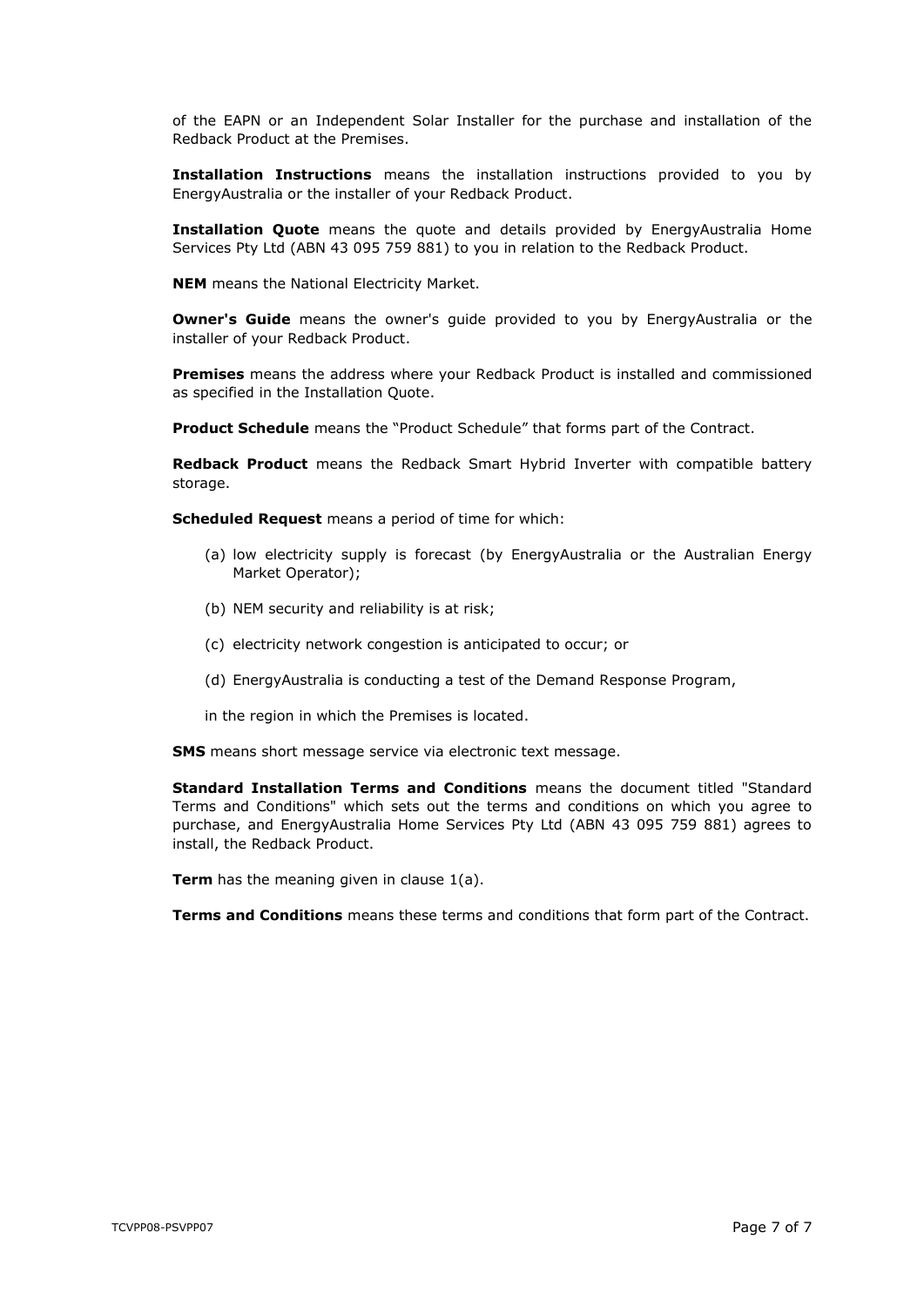# Product Schedule

## Demand Response Program

## <span id="page-7-1"></span>**1. Demand Response Program**

The Demand Response Program is a program offered by EnergyAustralia to eligible residential customers in Victoria, South Australia and New South Wales with a Redback Product installed and commissioned at their Premises. Under this program, customers allow EnergyAustralia to remotely control and operate their Redback Product to help manage the variability in the power system, and to secure the electricity grid during unforeseen events and in doing so can earn credits on their electricity bill. Customers should not experience any interruption to the electricity supply at their Premises as a result of their participation in this Demand Response Program.

### **2. Application of this Schedule**

This Schedule only applies where the following conditions have been met:

- (a) you satisfy the eligibility criteria in clause [2](#page-0-1) of the Terms and Conditions;
- (b) the Redback Product has been installed and commissioned at the Premises; and
- (c) you have access to SMS and email necessary to receive notifications from EnergyAustralia and you consent to receiving notifications which do not include an unsubscribe facility.

#### <span id="page-7-0"></span>**3. Electronic Activation of Demand Response**

- (a) At any time during the Term, EnergyAustralia may activate a demand response event by operating the Redback Product located at the Premises in any number of ways (at the sole discretion of EnergyAustralia), which may include:
	- (i) operating the Redback Product so as to charge the Redback Product's battery storage system directly from the local distribution network, and then discharge the energy held in the Redback Product's battery storage system into the local distribution network at the time of a Scheduled Request;
	- (ii) operating the Redback Product at the time of a Scheduled Request so as to discharge the energy held in the Redback Product's battery storage system into the local distribution network; and
	- (iii) any other operation of the Redback Product in relation to a Scheduled Request,

#### each a **Demand Response Event**.

(b) You will be paid the Demand Response Payment for each Demand Response Event.

## **4. Notifications**

From time to time we may (but are not obliged to) send you SMS or email notifications in relation to our provision of the Demand Response Program to you including in relation to Demand Response Events.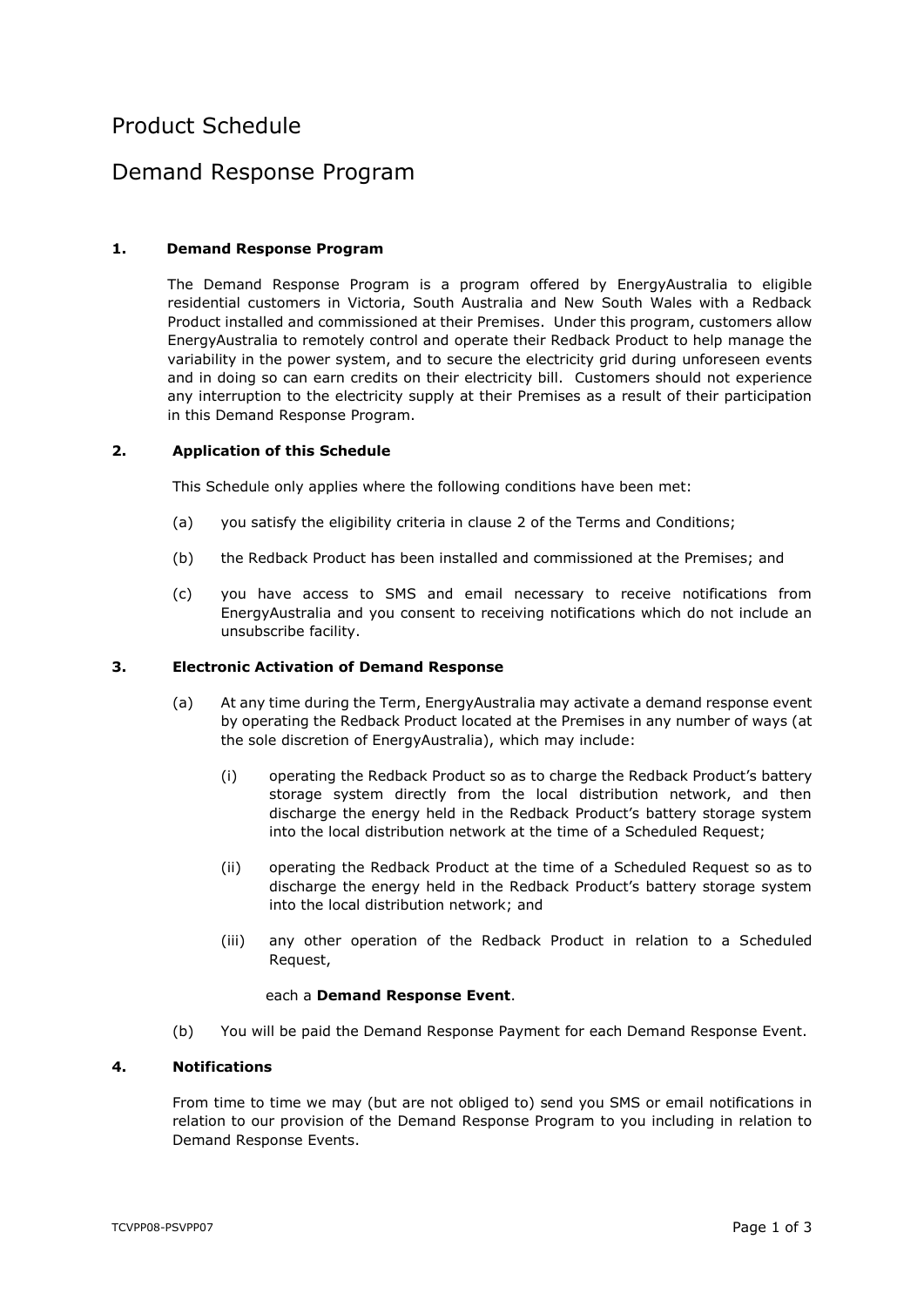## **5. Your Obligations**

- (a) You agree not to override any signals being sent or received from the Redback Product by EnergyAustralia during any Demand Response Event.
- (b) You must not authorise anyone other than EnergyAustralia to control the Redback Product.
- (c) You acknowledge and agree that you have not, and will not during the Term of this Contract participate in any other demand response program (whether or not it is the same or similar to this Demand Response Program) offered by us or a third party in relation to the Premises without our prior written consent.
- (d) You agree to maintain the Redback Product in accordance with the Owner's Guide and Installation Instructions.
- (e) You must not and must not allow any other person to move, remove, tamper with, disable, displace or damage the Redback Product, unless otherwise authorised in writing by EnergyAustralia to you. If you fail to comply with those requirements, then you will not be entitled to the Incentive Payments (as applicable), and you shall reimburse EnergyAustralia for the pro rata amount of the Incentive Payments paid to you as a credit under clause  $5.2(b)(i)$  or  $5.2(b)(ii)(2)$  $5.2(b)(ii)(2)$  or  $5.2(b)(iii)$ , or applied as a discount under clause [5.2\(b\)\(ii\)](#page-2-2)[\(1\)](#page-2-3) of the Terms and Conditions.
- (f) You acknowledge and agree that the Redback Product may not be sold, transferred or assigned to any other person, without EnergyAustralia's prior written consent (such consent not to be unreasonably withheld), subject to the following:
	- (i) EnergyAustralia may provide such consent on any terms and conditions it deems reasonable and necessary in the circumstances, including that any new owner, assignee or transferee meet geographic or other eligibility criteria and the new owner, assignee or transferee enter into a document (in a form provided by EnergyAustralia) accepting the terms of this Contract;
	- (ii) you agree to compensate EnergyAustralia's reasonable costs of obtaining such consent;
	- (iii) you will be responsible for the cost of any works required to repair, move or replace the Redback Product; and
	- (iv) if EnergyAustralia's consent is not obtained, you will be deemed to have elected to terminate this Contract under clause [8.1\(b\)](#page-3-1) of the Terms and Conditions from completion of the sale, transfer or assignment and you shall reimburse EnergyAustralia for the pro rata amount of the Incentive Payments paid by EnergyAustralia to you up to the date of termination, in accordance with clause [5.2\(c\)](#page-2-4) of the Terms and Conditions.

#### **6. Authorisations**

You must do all things that EnergyAustralia may reasonably require for it to obtain and maintain all necessary Authorisations to enable it to exercise its rights under this Contract, including, without limitation, the provision of information and any written consent, and the execution of documentation within a reasonable time.

### **7. Revenue and costs during Demand Response Events**

(a) You acknowledge and agree that other than the Demand Response Payments and Incentive Payments payable to you under clause [5](#page-1-0) of this Contract, you are not entitled to any further compensation or payment in relation to this Contract, your